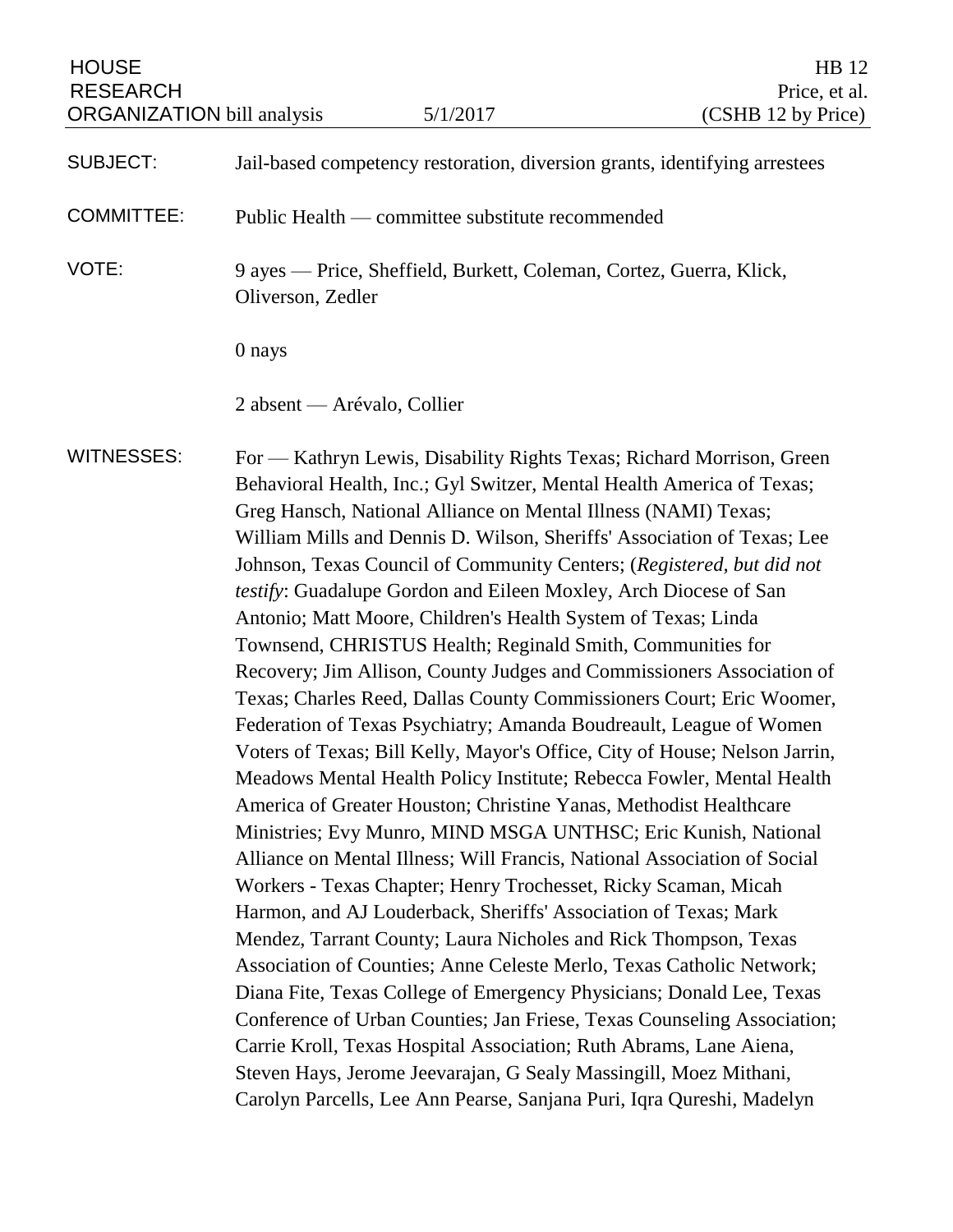Ricco, Michelle Romero, Anna Shamsnia, Zoe Tramel, and Callan Young, Texas Medical Association; Pruthali Kulkarni, TMA-MSS; Joseph Green, Travis County Commissioners Court; Aidan Utzman, United Ways of Texas; Woodrow Gossom, Wichita County; and 19 individuals)

Against — (*Registered, but did not testify*: Monica Ayres and Lee Spiller, Citizens Commission on Human Rights; and 16 individuals)

On — Tim Bray, Department of State Health Services, Health and Human Services Commission; David Slayton, Texas Judicial Council; (*Registered, but did not testify*: Chris Masey, Coalition of Texans with Disabilities; Erin Foley and Sonja Gaines, Health and Human Services Commission)

BACKGROUND: Code of Criminal Procedure, art. 15.17 requires that arrestees go before a magistrate within 48 hours of being arrested to be informed of charges and of certain rights. Art. 16.22 requires a sheriff to notify magistrates within 72 hours if the sheriff has cause to believe that a person in custody has a mental illness or is a person with mental retardation. This can start a process of gathering and assessing information about the arrestee, including whether there is the potential that the defendant is incompetent to stand trial.

> Code of Criminal Procedure, art. 17.032 establishes procedures for releasing on personal bond certain arrestees believed to have a mental illness or believed to be a person with mental retardation who was competent to stand trial. Magistrates must release those who qualify, unless good cause is shown to do otherwise. To qualify, arrestees may not be charged with or have a previous conviction for certain violent offenses. Arrestees also must be examined by a mental health expert. Magistrates must determine that appropriate community-based services are available and, unless good cause is shown to do otherwise, require treatment as a condition of release on personal bond if certain conditions are met.

Code of Criminal Procedure, chapter 46B establishes the state's standards and procedures for determining if a criminal defendant is incompetent to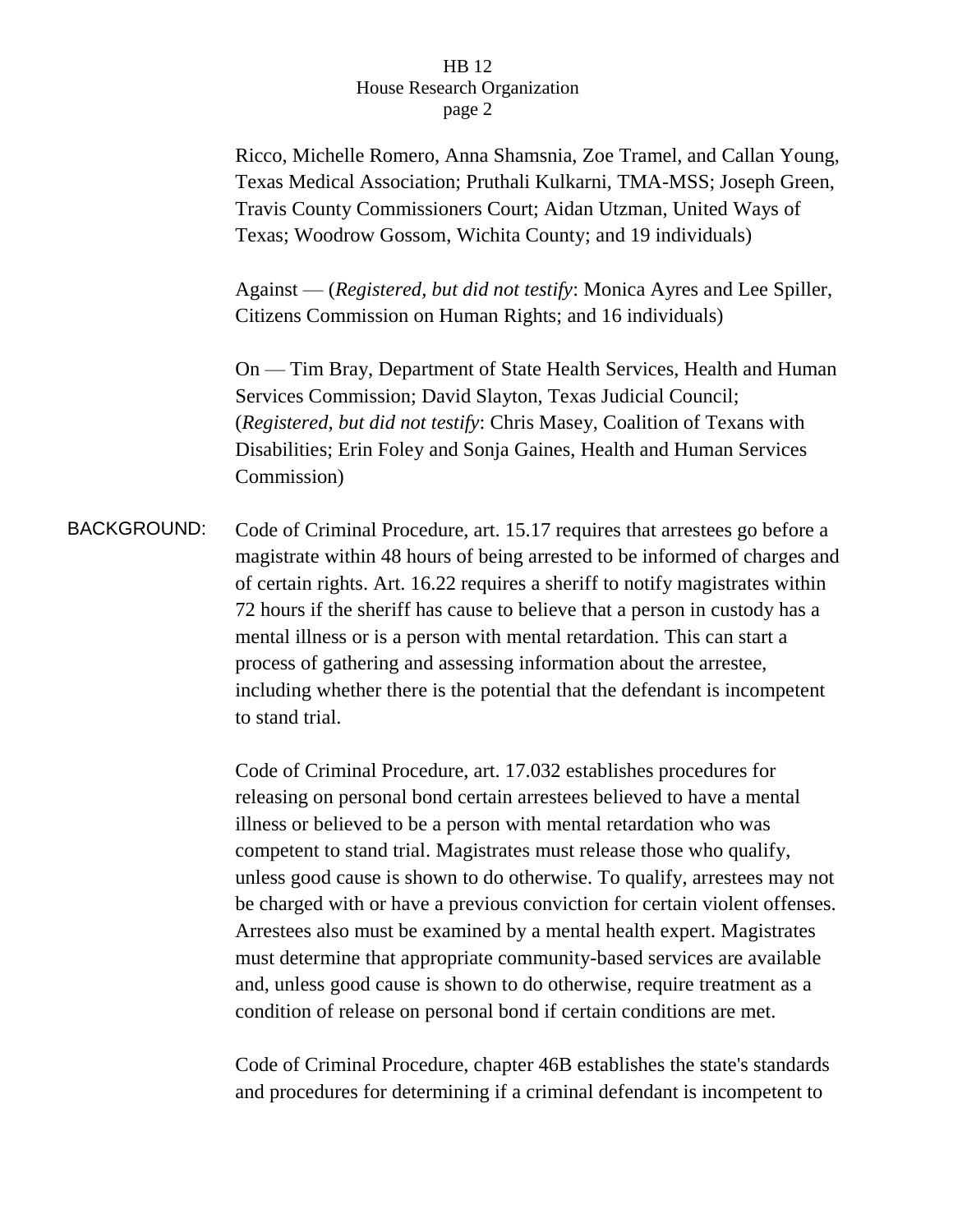stand trial.

DIGEST: CSHB 12 would revise the process of gathering and assessing information about an arrestee who may have mental illness or an intellectual disability, amend statutes covering the release on personal bonds of certain mentally ill defendants, establish a statewide jail-based competency restoration program, and establish a program to give grants to local collaboratives to reduce recidivism, arrests, and incarceration of persons with mental illness and to reduce wait times for forensic commitment of persons with mental illness to a state hospital. The bill also would replace references to mental retardation with references to intellectual and developmental disability.

> The bill would take effect September 1, 2017, and would apply only to defendants charged with an offense committed on or after that date.

**Identification, screening of arrestees.** CSHB 12 would place a reference to current proceedings used to identify defendants with mental illness or intellectual disabilities into the Code of Criminal Procedure, art. 15.17 provisions establishing magistrates' duties at initial hearings. Art. 15.17 would require that if magistrates were given notice of credible information that could establish reasonable cause to believe that a person before them had a mental illness or was a person with an intellectual disability, they would be required to start the proceedings.

The bill would shorten the time frame for sheriffs to provide notice to magistrates about having credible information that may cause them to believe that someone in their custody had a mental illness or was a person with an intellectual disability and would include municipal jailers under this requirement. The notice would have to be given within four hours, rather than 72 hours, after receiving the information. CSHB 12 would exclude from this process defendants accused of class C misdemeanors (maximum fine of \$500).

The timeframe for local mental health and local intellectual and developmental disability authorities to provide additional information to the magistrate after an assessment would be shortened to require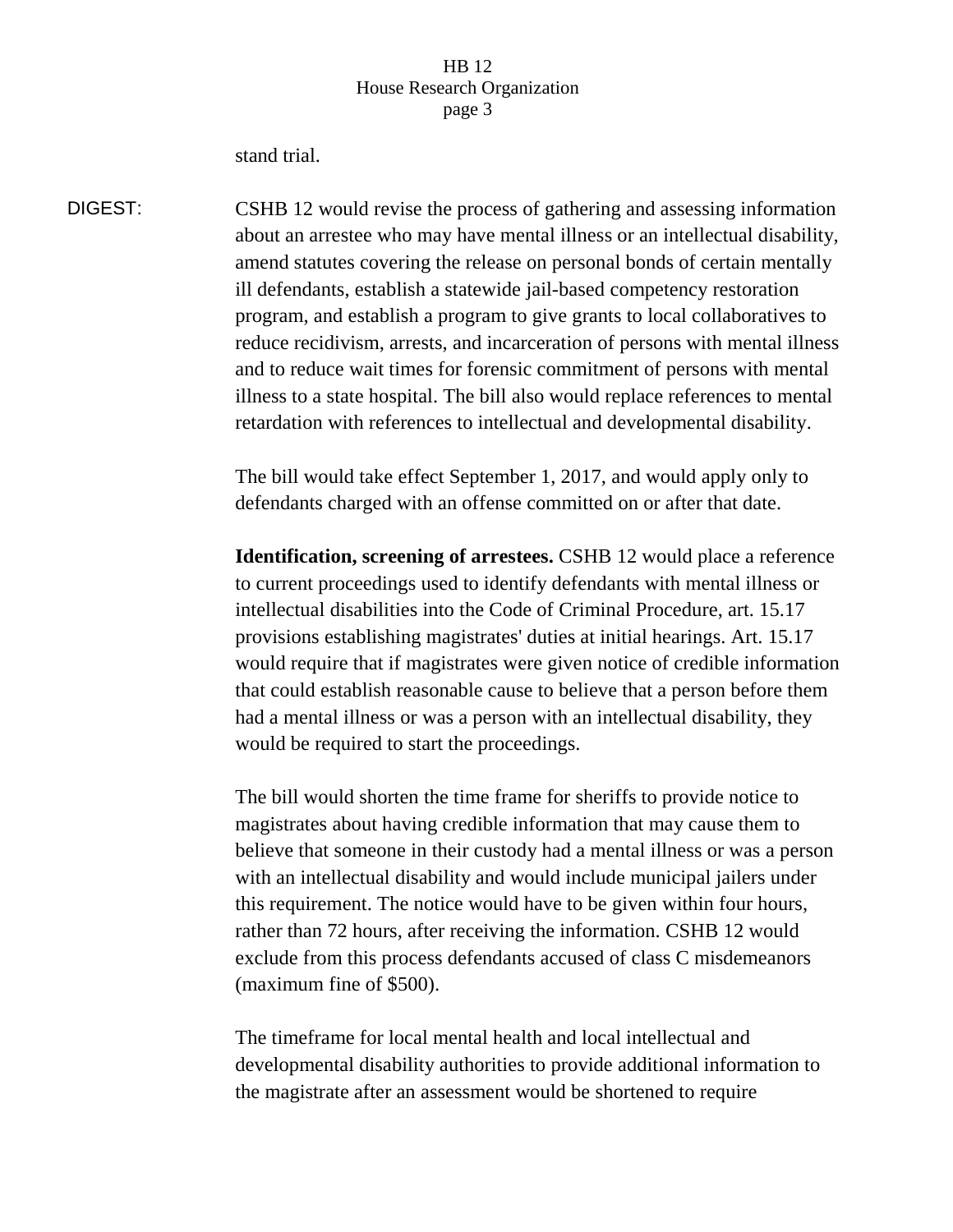information within 72 hours for those held in custody and within 30 days for those released from custody, unless good cause was shown to do otherwise. Currently, information is required within 30 days after being ordered in felony cases and 10 days after orders issued in misdemeanor cases.

The bill would expand the places where courts could order defendants to submit to exams after a refusal to submit to the collection of information. Magistrates could order defendants to submit to exams at the jail or another place determined appropriate by a mental health or local intellectual and developmental disability authority, instead of only at a mental health facility. The maximum time that persons could be ordered to a facility to submit for this exam would be changed from 21 days to 48 hours.

The bill would expand the options that trial courts had after receiving the assessment of the person to include referring the defendant to one of the state's specialty courts, which include mental health courts. Courts currently are authorized to release defendants from custody on a personal or surety bond before, during, or after the collection of information, and CSHB 12 would authorize courts to place a condition on a bond in these situations to include a requirement that the person submit to an exam or an assessment.

**Release on personal bond for certain defendants. CSHB 12 would** amend the current directive to magistrates to release certain defendants, unless good cause was shown to do otherwise, on personal bond if certain conditions were met. The current requirement applies when magistrates have an expert's assessment concluding that a person has a mental illness or an intellectual disability and the defendants met other requirements relating to their offense, criminal history, and other factors.

The bill would make the current requirement to release certain defendants on personal bonds apply without regard to a standing order by a judge, a bond schedule, or other statutory provisions restricting courts. CSHB 12 would add to the list of conditions that must be met before a magistrate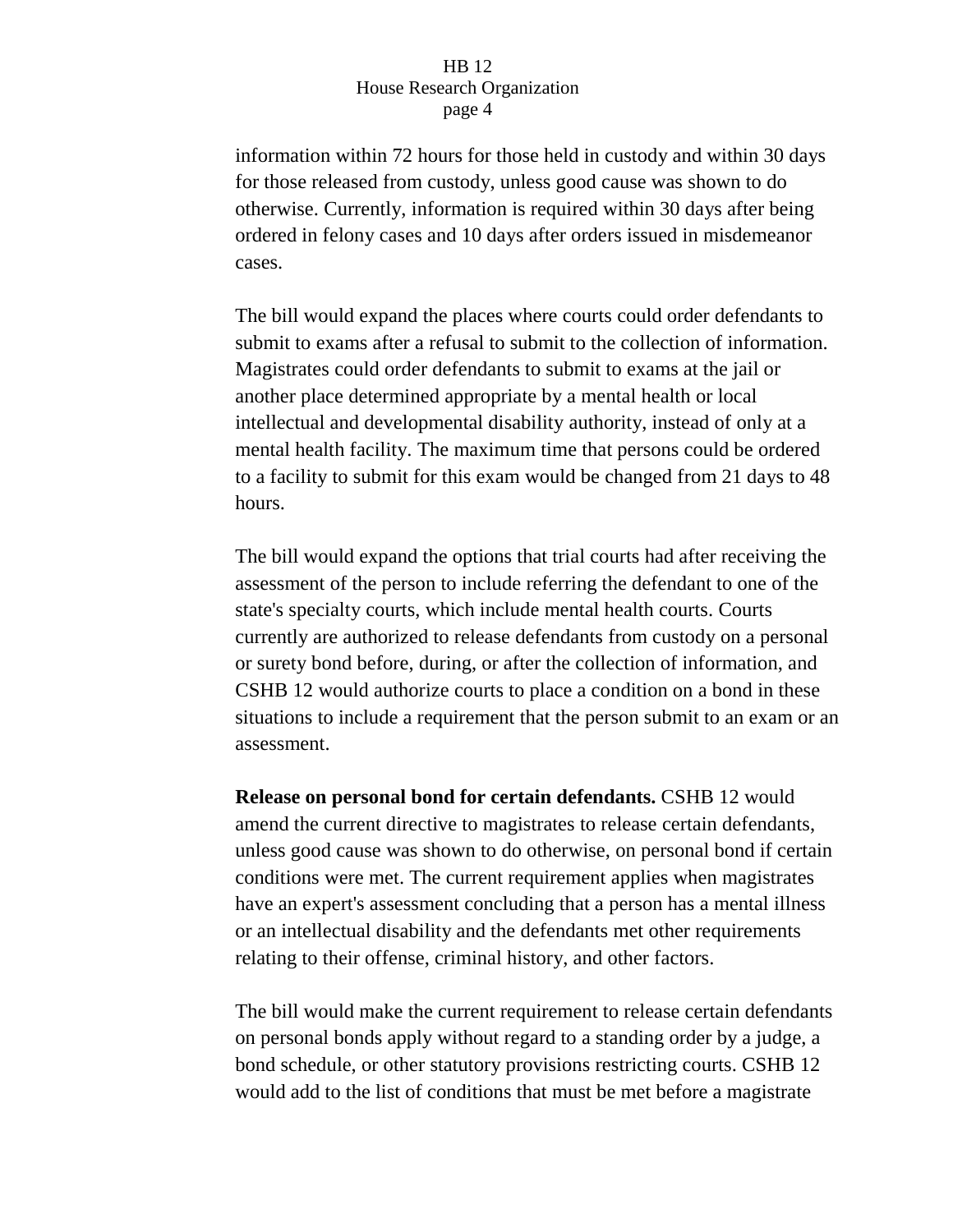may release these defendants on personal bonds. Magistrates would have to find that the release on personal bond would reasonably ensure the defendant's appearance in court and the safety of the community and the victim and could impose conditions on the bond to ensure these things. In making the finding, the magistrate would have to consider all the circumstances, a pretrial risk assessment, and information from the prosecutor and the defense.

The bill would amend the list of violent offenses that may disqualify these arrestees with mental illness or an intellectual disability from being released on personal bond. CSHB 12 would make the prohibition on assault offenses apply only to those whose assault charge or conviction involved family violence.

**Jail-based competency restoration.** CSHB 12 would establish a statewide jail-based competency restoration program.

For those charged with class B misdemeanors who have been determined incompetent to stand trial, courts would be required to commit them to a jail-based competency program, release them on bond and order them to participate in an outpatient restoration program, or, under certain conditions, commit them to a facility for an initial restoration period. The commitment to the facility could occur only if jail-based and outpatient competency restoration programs were not available.

Defendants charged with class B misdemeanors first would have to be released on bail and ordered to participate in an outpatient competency restoration program, if certain conditions were met. The release on bail would have to occur if a court determined that the defendant was not a danger to others and could be safely treated as an outpatient and if an appropriate program was available. The release would have to include an order to participate in an outpatient restoration program for up to 60 days and be subject to the court approving a comprehensive treatment plan.

Those charged with class A misdemeanors or higher also could be committed to a jail-based competency program or, as current law allows,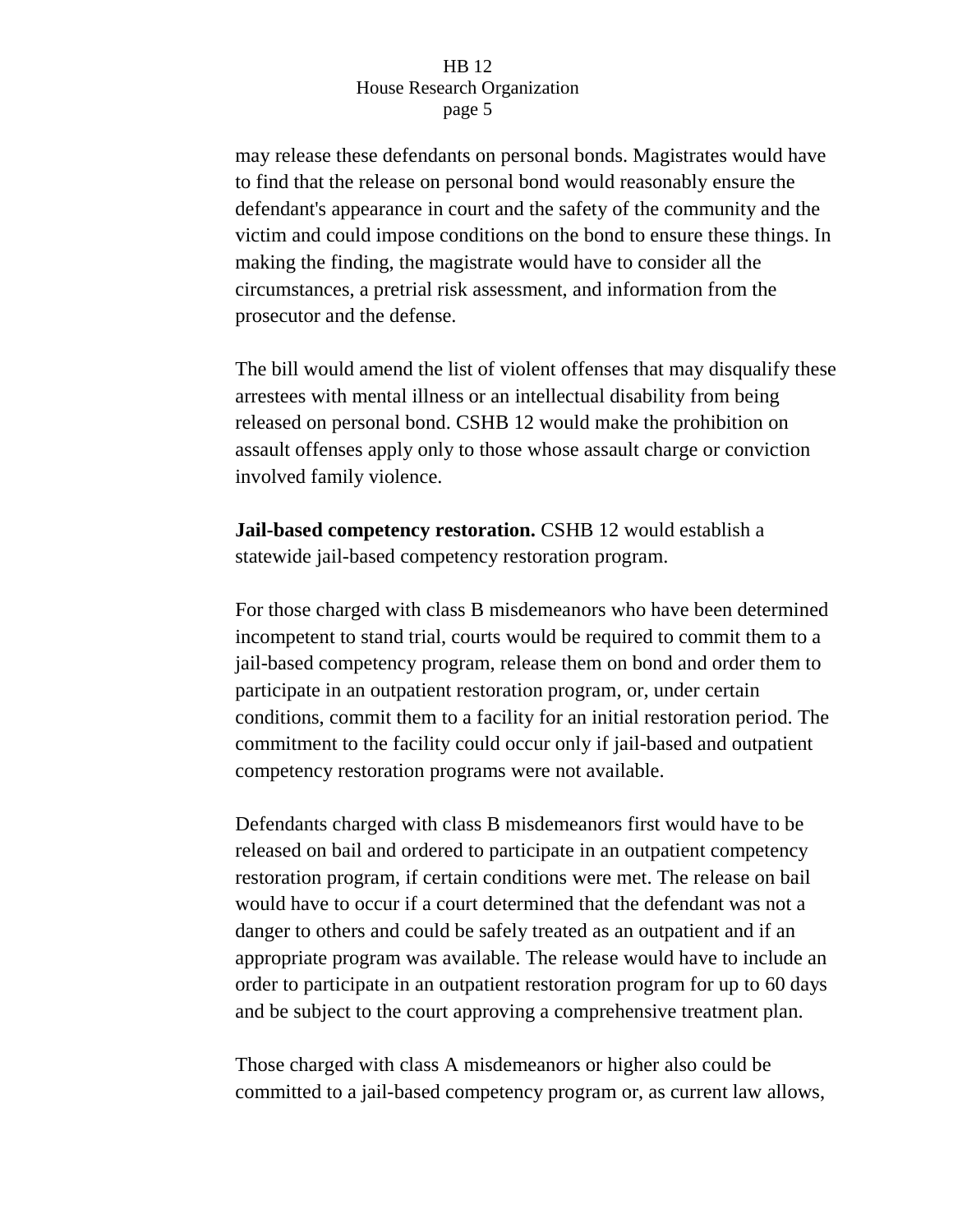committed for an initial restoration period to a facility or, if certain conditions were met, released on bail.

Defendants could be committed to jail-based competency restoration programs only if the program provider determined that the defendant would begin receiving services within 72 hours of arriving.

The Health and Human Services Commission would be authorized to develop and implement the jail-based competency restoration program in any county that chose to participate. The bill would establish criteria for providers of the jail-based competency services and their programs, similar to the criteria in current law for the state's pilot program in this area. CSHB 12 would add criteria requiring that a program operated in a space separate from that used for the general population of the jail, ensure coordination of general health care, provide mental health and substance use disorder treatment, and supply clinically appropriate psychoactive medications when administering court-ordered medications as applicable and in accordance with other laws governing court-ordered medication.

**Grant program to reduce recidivism, arrest, incarceration.** The Health and Human Services Commission would be required to establish a program to give grants to county-based community collaboratives to:

- reduce recidivism by, the frequency of arrests of, and incarceration of persons with mental illness; and
- decrease the wait time for forensic commitment of persons with mental illness to a state hospital.

To receive a grant, community collaboratives would have to include a county, local mental health authority from the county, and each hospital district in the county. The collaboratives would have to provide matching funds from non-state sources that were at least equal to the grant.

For each request for grant funds, the commission would have to estimate the number of cases of serious mental illness in low-income households in the county included in the collaborative. Low-income households would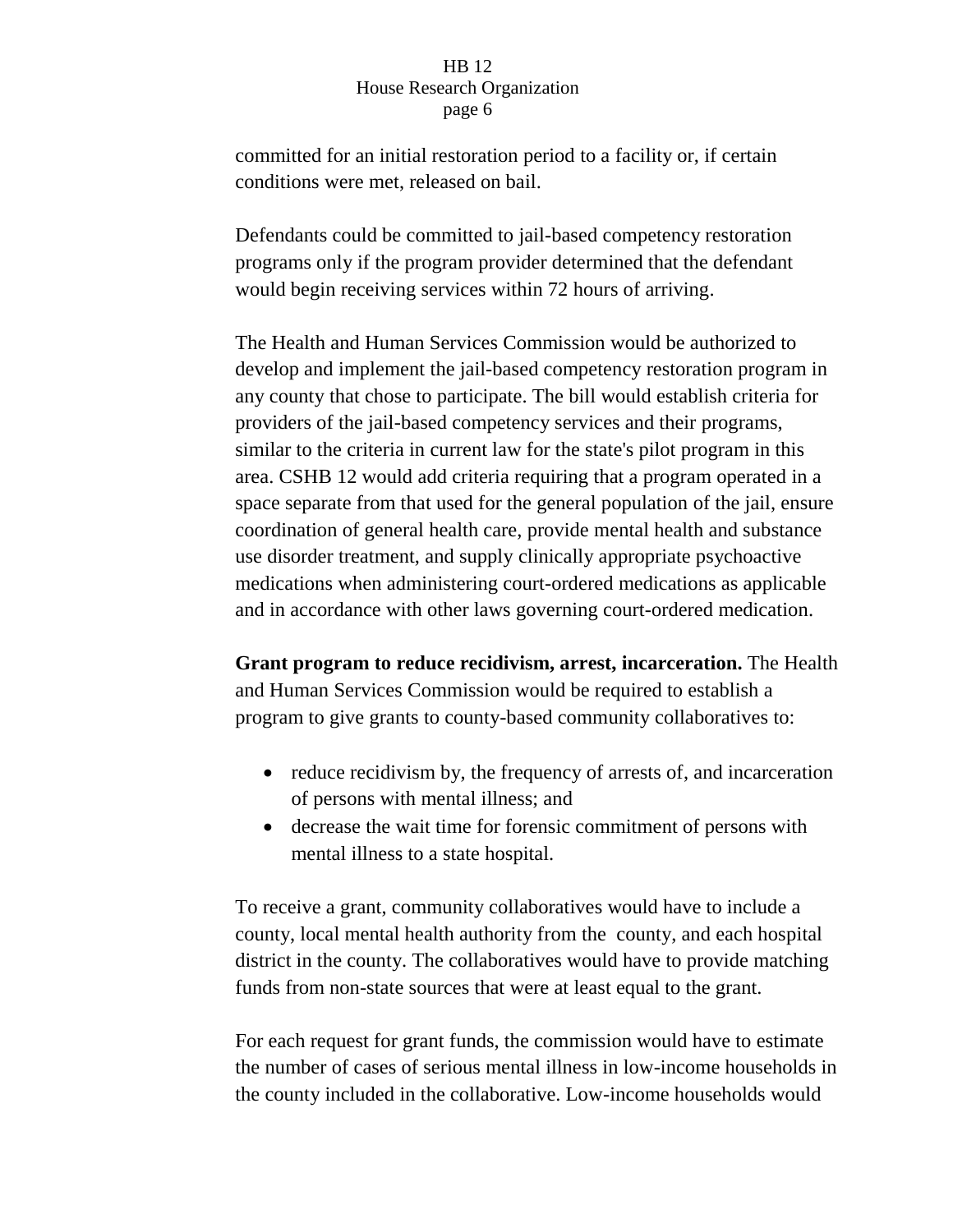be defined to mean households with total income at or below 200 percent of the federal poverty guidelines. The estimate would have to be used to determine the amounts of grants per a formula in the bill.

CSHB 12 would establish acceptable uses for the grant funds, including the continuation of a mental health jail diversion program, the establishment or expansion of a program, the provision of certain types of treatment and services, the establishment of a rapid response team, and the provision of certain types of beds.

The bill would establish what collaboratives would have to include with petitions asking for grant funds and the deadlines for submitting petitions, awarding grants, and submitting reports on the effects of the grant money in achieving certain outcomes.

**Competency, education services, trial priority.** The bill would establish a statutory definition of competency restoration. Competency restoration would be defined as treatment or education for restoring people's ability to consult with their lawyer with a reasonable degree of rational understanding and a rational and factual understanding of the court proceedings.

Upon receiving notice from a facility or program provider that a defendant had attained competency, a court would have to order the person to receive education about competency services in a jail-based competency restoration program or an outpatient program. If such a defendant had been committed to a facility other than a jail-based facility for restoration, the court would send a copy of the order for education services to the facility where the person was committed and to other involved entities, including the sheriff. The facility would have 10 days to discharge a defendant into the care of the sheriff of the county where the court was located, and the sheriff would be required to transport the person to the jail-based or outpatient competency restoration program for the education services.

Sheriffs would be required to ensure that a defendant for whom they had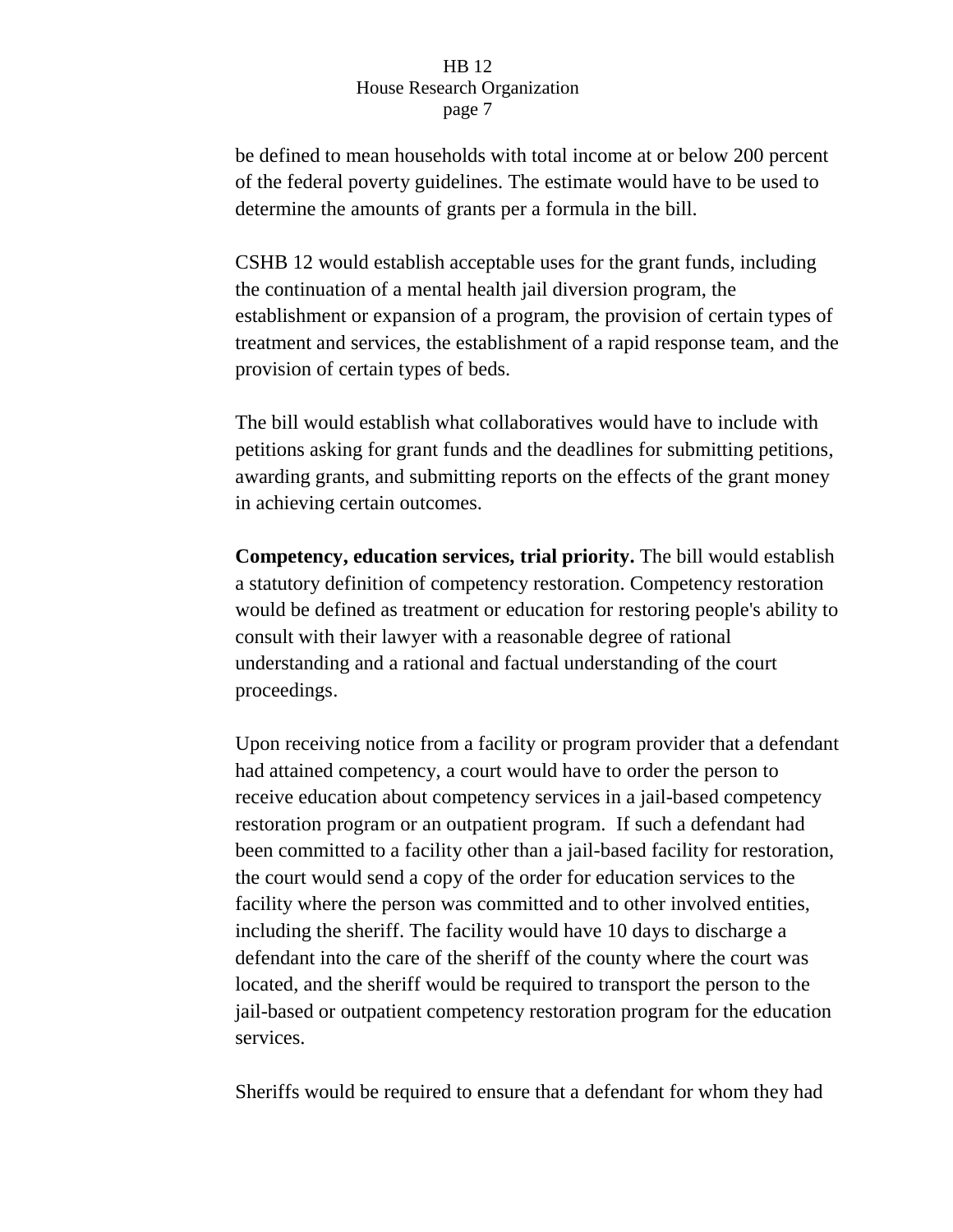custody for transportation involving competency restoration was provided with the types and dosages of medication that had been prescribed to the defendant, unless directed otherwise by the treating physician.

The bill would establish a new priority for trial court dockets. Criminal trials involving defendants whose competency to stand trial had been restored would have to be given preference over other civil or criminal matters, except for trials involving victims younger than 14 years old.

**Information, reporting.** Magistrates would have to submit monthly reports to the Office of Court Administration on the number of assessments they received from experts determining competency to stand trial. The information provided to the magistrate would have to be on a new form approved by the Texas Correctional Office on Offenders with Medical or Mental Impairments (TCOOMMI). Courts no longer would have to forward certain other competency-related reports to TCOOMMI.

The Office of Court Administration (OCA) would be required to provide courts information about best practices to address the needs of persons with mental illness in the court system. OCA also would be required to collect and report on information for fiscal 2018 about specialty courts and the outcomes of court participants who were persons with mental illness.

**SUPPORTERS** SAY: CSHB 12 would improve the screening process used for arrestees who may have mental illness or an intellectual disability and would create a jail-based competency restoration program to relieve pressure on state hospitals and to better serve defendants needing competency restored. It would create a statewide grant program to support local programs to divert appropriate individuals with mental illness or intellectual disabilities from jails and lessen their involvement in the criminal justice system. Many of the bill's provisions would implement recommendations from the House's Select Committee on Mental Health and the Texas Judicial Council's Mental Health Committee.

**Identification, screening of arrestees.** CSHB 12 would improve the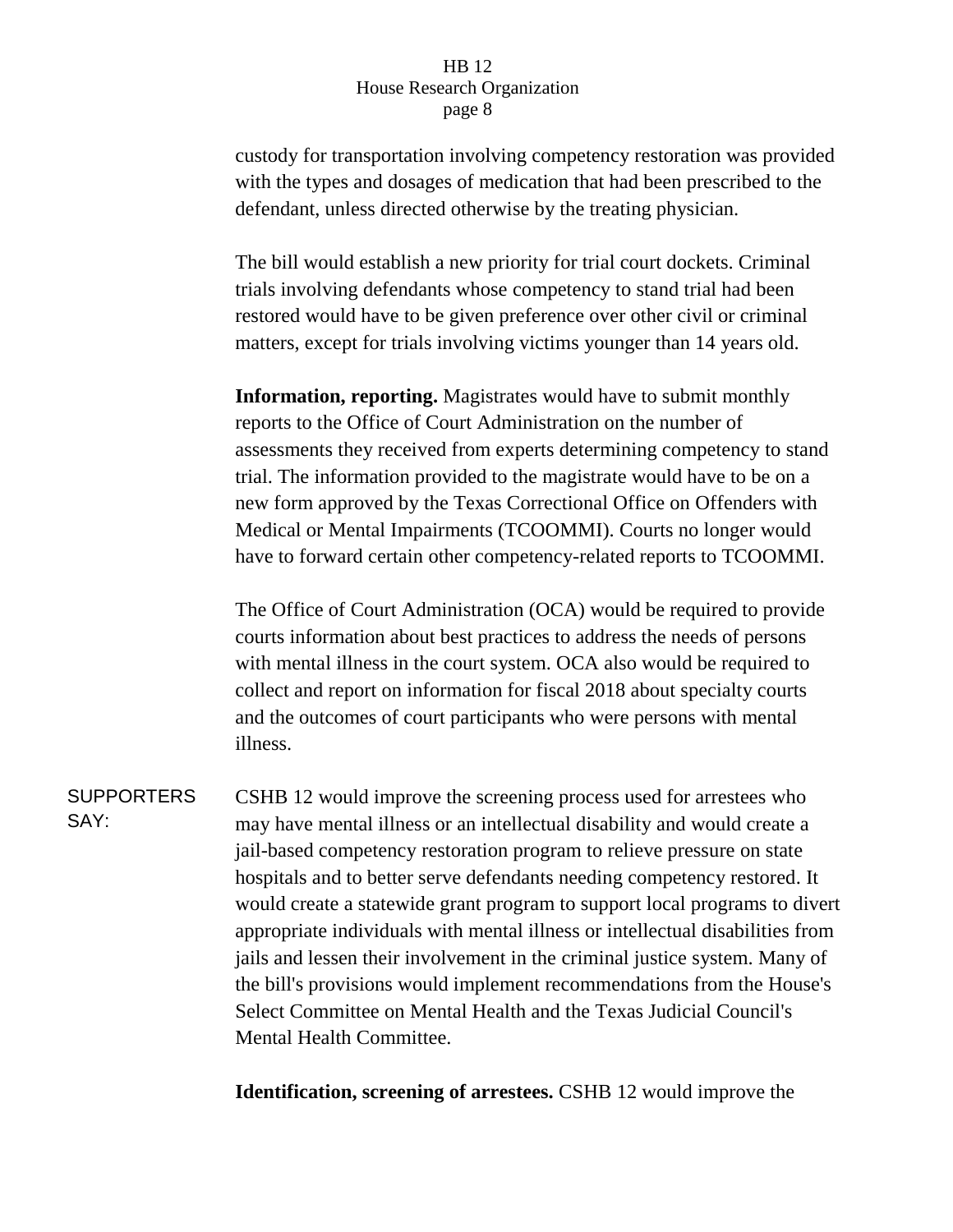coordination of information among officials responsible for the early identification of arrestees with potential mental illness or intellectual disability. These improvements would diminish delays in the identification and treatment in these situations, leading to better outcomes.

The bill would accelerate the deadline for passing along initial information that there was cause to believe an arrestee was a person with mental illness or an intellectual disability to make sure that magistrates had all available information at the hearing held within 48 hours of an arrest. Armed with this notice, magistrates could begin the process of gathering further information and make informed decisions about handling the arrestee. The bill would include municipal jailers in this requirement to pass along notices to magistrates because in some cases jailers can be involved in the initial handling of arrestees. CSHB 12 would not require municipal jailers to perform any assessment or take on any new duties, but only to provide notices of information they received to magistrates. Having municipal jailers passing along these notices would make sure the process was followed for appropriate defendants without burdening the jailers.

Sheriffs and jailers would be able to meet the timelines in CSHB 12. To meet the requirements, officials just have to pass along whatever information they may have to magistrates, not perform any new duties. The early identification and appropriate handling of inmates with mental illness or intellectual disabilities would end up saving resources and help cases be resolved appropriately.

The bill would expand courts' options by allowing court-ordered exams to take place at the jail or another facility determined appropriate by local mental health authorities. By shortening the timeframes under which the exams had to occur and under which written assessments had to be given back to the courts, it also would ensure courts received information in a more timely way and arrestees did not languish in jail. The shorter timeframes would not burden those doing assessments. The bill would give courts additional options to ensure appropriate handling of defendants by allowing the referral of defendants to specialty courts after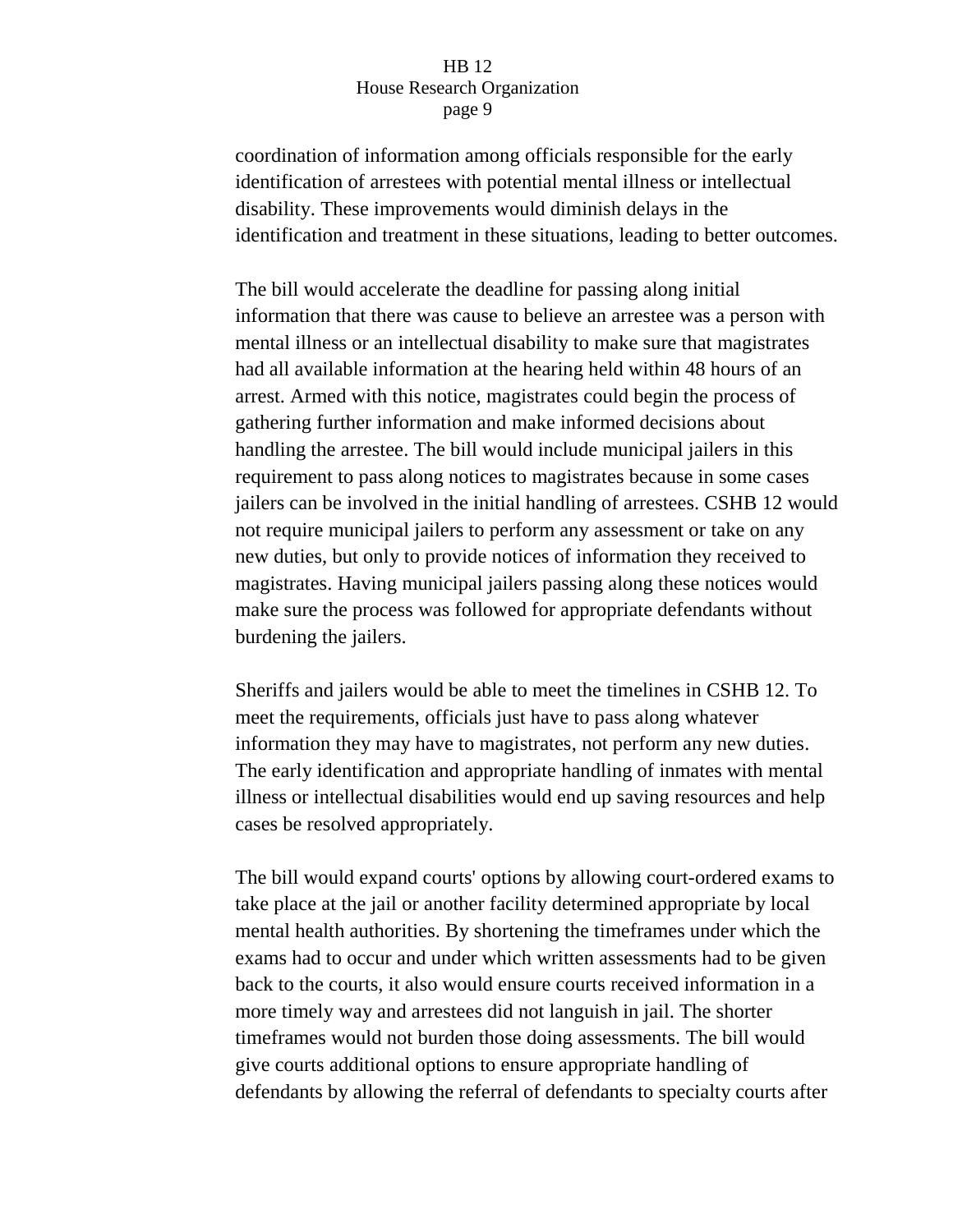receiving information from an assessment.

The bill would include the current duty of magistrates to conduct proceedings in these cases in the statute with provisions establishing the duties of magistrates during the initial hearings that must occur with 48 hours of an arrest. This would tie the two statutes together to help ensure the process took place but would not impose any new duties.

**Release on personal bond for certain defendants.** CSHB 12 would make sure courts used the current process and criteria to release eligible defendants with mental illness or intellectual disabilities on personal bond. Currently, some courts may not release these defendants but instead apply a bond schedule or standing order developed for all cases as guidelines for release without considering the provisions in current law. These defendants should be handled under the specific law carefully crafted to apply to them, and CSHB 12 would ensure that happened. The bill would protect public safety by requiring magistrates to make certain findings, including one about the safety of the community, before releasing someone on bond.

CSHB 12 also would remove assault from the list of offenses that can prohibit these releases on personal bond to keep the list focused on the most serious and violent crimes. However, the bill would make sure that when assault involved family violence or someone who could come in contact with the defendant again, release on personal bond would not be an option.

**Jail-based competency restoration.** CSHB 12 would establish a way for defendants to have their competency restored outside of state hospitals. Currently, most restorations occur in these facilities, which also are used by Texans with mental illness who are not involved in the criminal justice system. Criminal defendants can have long waits in jail for a bed at a state hospital, delaying competency restoration and the resolution of the criminal cases and straining local resources.

CSHB 12 would address this by creating a jail-based restoration program,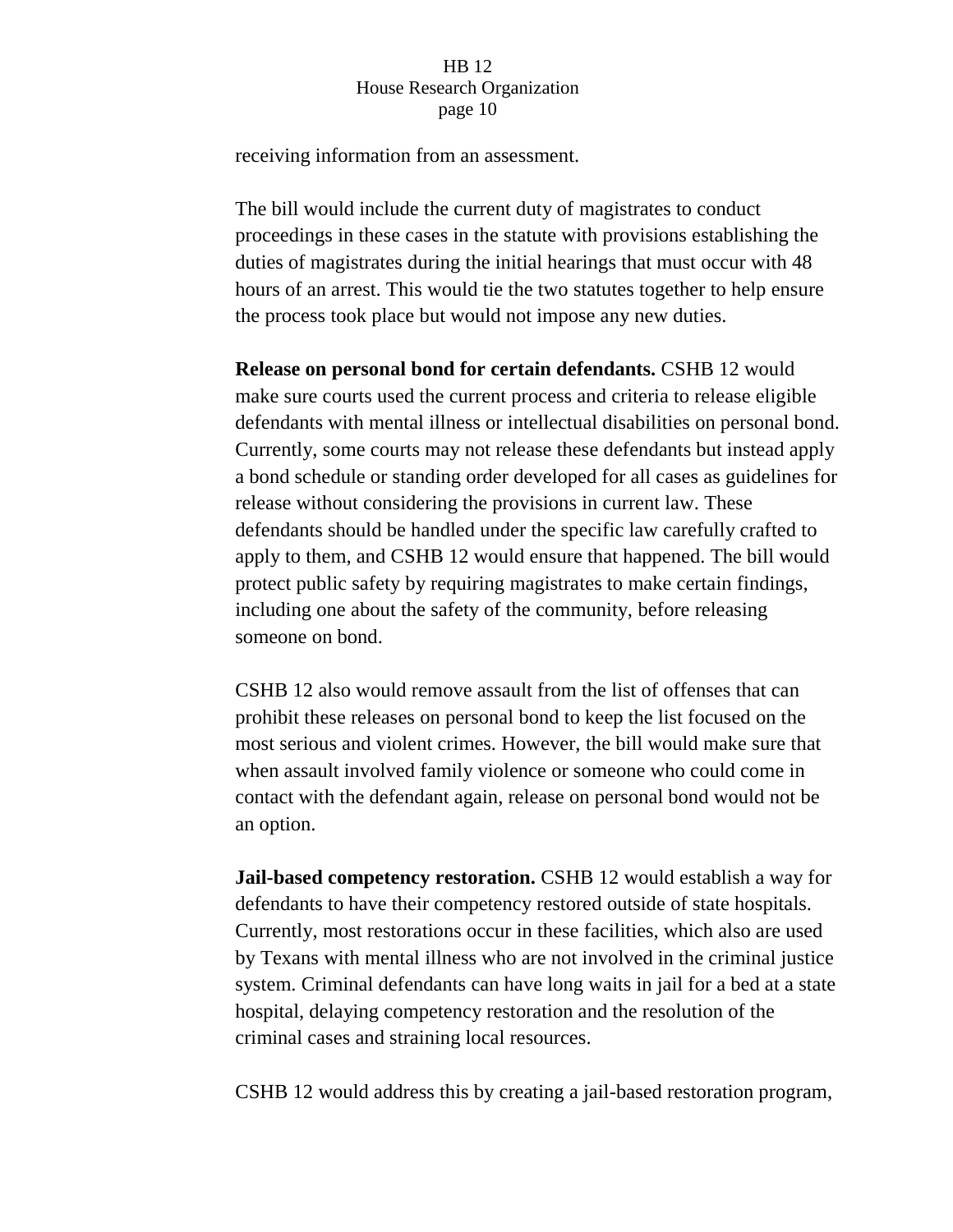which would increase courts' options in ways that also would better serve these defendants. With the tiered system that would be established by the bill, courts could order restoration services through outpatient programs, a jail-based program, or the state hospitals.

The jail-based system would be especially useful for those accused of class B misdemeanors. While the maximum jail term for class B misdemeanors is 180 days, in some cases defendants can spend that amount of time waiting for a bed in a state hospital to have competency restored or waiting for a bed and participating in a restoration program. Some cases may have to be dismissed before competency is restored or the case resolved. This can mean that the defendant did not complete treatment and may cycle back through the criminal justice system. While in a state hospital, they may be removed from their community and support system and may be using a bed that might be better used for those accused of more serious crimes. By increasing options for restoring competency, CSHB 12 would allow these cases to be handled effectively and resolved sooner. Courts would continue to have the option of using commitment to a facility for restoration if appropriate.

The jail-based competency restoration programs that CSHB 12 would establish would be an appropriate setting to have competency restored. A program would have to be in a part of the jail that was separate from the general population and would have to meet other standards of care and treatment. Without this option, defendants could spend time in jail waiting for an open bed for restoration instead of starting the restoration process.

The bill would address another problem that can occur if defendants lose their competency after returning to jail due to being given different medications. This can mean another wait for a state hospital bed and a delay in treatment and proceedings. The bill would address this by making sheriffs responsible for ensuring defendants they are transporting were provided with the types and doses of prescribed medication.

CSHB 12 would not create any new standards for deciding who would be involved in competency restoration. The bill focuses on the process used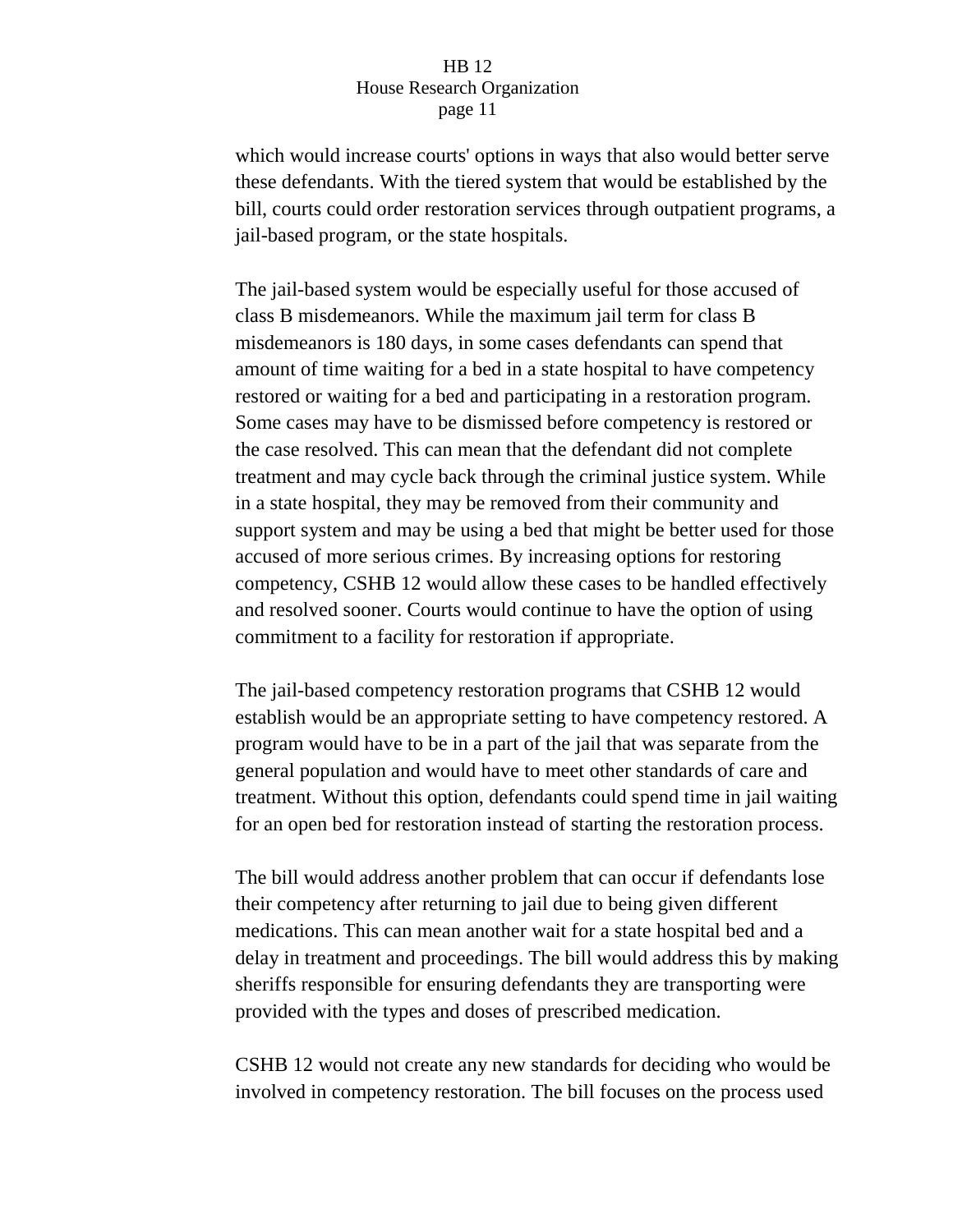in these cases and could reduce confinements by allowing defendants to receive competency restoration sooner and in a less restrictive setting than the current law allows.

**Grant program to reduce recidivism, arrest, incarceration.** CSHB 12 would establish a statewide grant program for local collaboratives to divert offenders with mental illness from the criminal justice system. These program could reduce the number of persons in jails with mental illness and reduce wait times for those needing to have competency restored and could encompass a wide range of strategies including early intervention. The program would be based on a successful jail diversion pilot program operated by Harris County. Programs to divert appropriate individuals from local jails and lessen their involvement in the criminal justice system would be better for those with mental illness while easing pressure on resources and preserving them for the most serious cases.

These cooperatives would promote coordination among counties, local mental health agencies, service providers, and other entities. The bill would require matching funds by the cooperatives and allow them to develop their own programs to ensure programs were supported by local entities and tailored to local needs. CSHB 12 would set parameters and expectations on the programs that would be funded with the grants to make sure they were focused on the desired outcomes of reducing recidivism, the frequency of arrest, and incarceration.

The grant program in the bill would be statewide, instead of being targeted for specific counties because the issues being addressed are statewide. Both larger and smaller counties can have problems with resources, so the bill would spread the grant funds statewide and would take into account need by using the formula in the bill. Apportioning the money statewide would ensure that all Texans had access to help from the grant funds.

**Competency, education services, trial priority.** CSHB 12 would fill a gap in current law by establishing a statutory definition of competency restoration so all parties could be working under the same guidelines.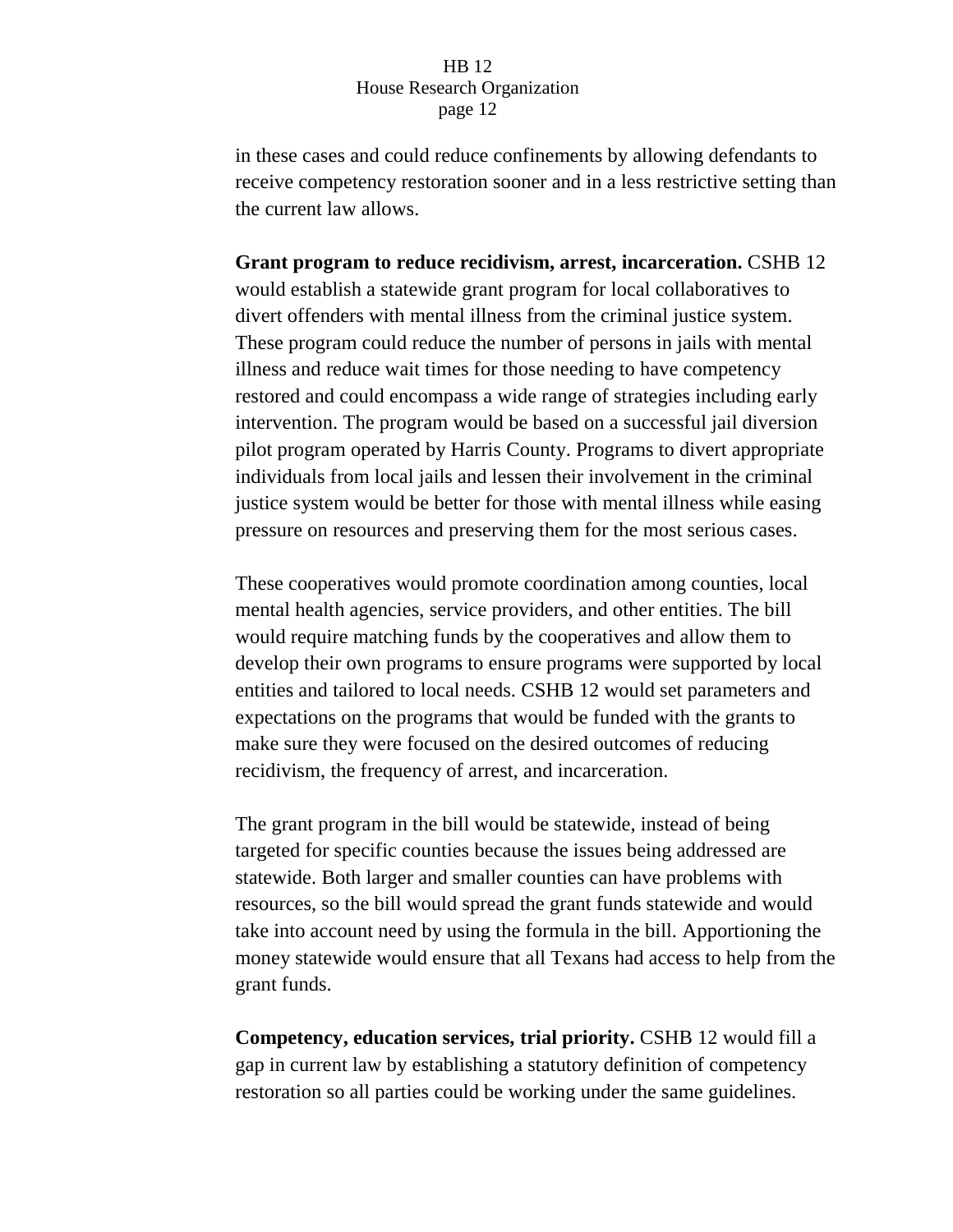The bill would establish a process for those whose competency had been restored to receive education about competency and the criminal justice process in a more appropriate setting than often occurs under current law. Currently, these education services may take place in a medical environment where a person received competency restoration services. It would be more appropriate and cost effective for these defendants to be released from the facility and receive services in an outpatient or jailbased competency program.

The bill would support continuity of care for defendants whose competency had been restored by requiring certain sheriffs to ensure the same medications were provided, unless directed otherwise by a physician. This would help keep defendants competent and prevent them from returning to the competency-restoration process due to a change in their medication.

The bill would help address situations in which trial delays can negatively affect a defendant's competency by making these cases a priority for courts. Preventing defendants from cycling through the competency system would save time and money and lead to better outcomes for defendants as their cases would be resolved sooner.

**Information, reporting.** CSHB 12 would improve reporting and data gathering in cases involving defendants with mental illness and intellectual disabilities and competency restoration. Courts would have to report to OCA on the number of assessments of defendants so that their frequency and use of assessments statewide could be analyzed, and a uniform assessment form would be developed. The bill also would have OCA collect data from specialty courts about defendants with mental illness so that the effectiveness of these programs on factors such as recidivism could be analyzed and would require OCA to help courts by providing them with best practices to address the needs of persons with mental illness.

OPPONENTS The shorter deadlines that would be established by CSHB 12 could strain